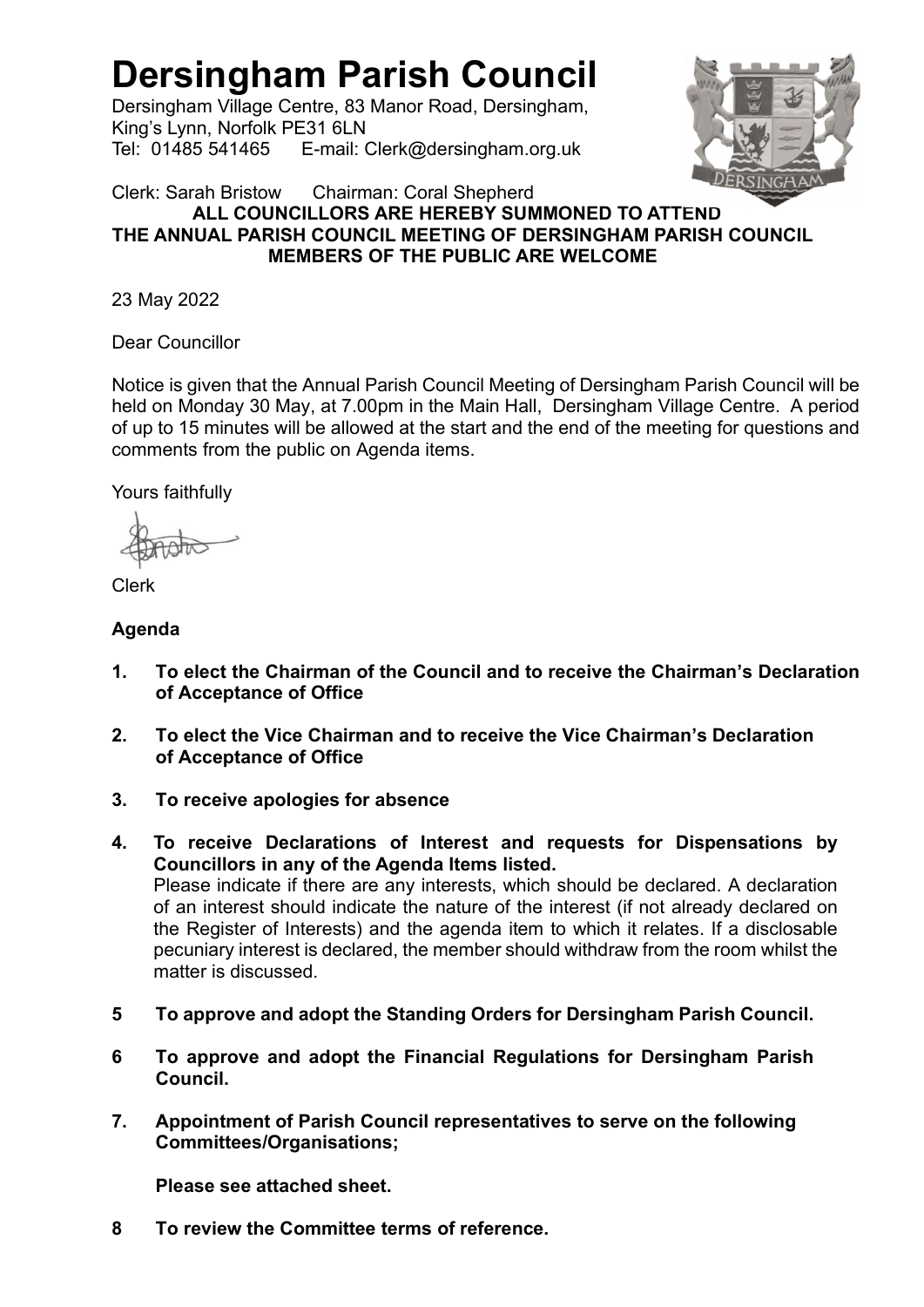## 9. To receive attached reports from:

- a) Finance and Administration Cllr M Shepherd
- b) Environment Cllr R Frost
- c) Communication Cllr C Shepherd
- d) Planning Cllr M Noble/Cllr D Hipkin
- e) Chairman's Report Cllr C Shepherd
- 10. End of Year Accounts
- 11. To review the Council asset register
- 12. Date, Time, and Place of next Annual Parish Council Meeting.
- 13 To receive a verbal report from the Norfolk County Councillor.
- 14 To receive a verbal report from the Borough Councillors.
- 15 Accounts for Payment.
	- a. The Council to approve the payments being made. Please see Appendix A
- 16 Accounts up to 30 April 2022
- 17 Minutes of the Meeting of Dersingham Parish Council Meeting held on 15 February 2022
	- a) To approve the minutes
	- b) Action Points
- 18 Minutes of the Meeting of Dersingham Parish Council Meeting held on 14 March 2022
	- a) To approve the minutes
	- b) Action Points
- 19 Minutes of the Meeting of Dersingham Parish Council Meeting held on 21 March 2022
	- a) To approve the minutes
	- b) Action Points
- 20 Minutes of the Meeting of Dersingham Parish Council Meeting held on 3 May 2022
	- a) To approve the minutes
	- b) Action Points
- 21. Minutes of the Planning Committee Meeting held on the 9 May 2022 a) Councillors to vote of any recommendations.
- 22. Minutes of the Environment Committee Meeting held on the 9 May 2022 a) Councillors to vote of any recommendations.
- 23. Minutes of the Finance Committee Meeting held on the 16 May 2022 a) Councillors to vote of any recommendations.
- 24. Minutes of the Staffing Committee Meeting held on the 16 May 2022 a) Councillors to vote of any recommendations.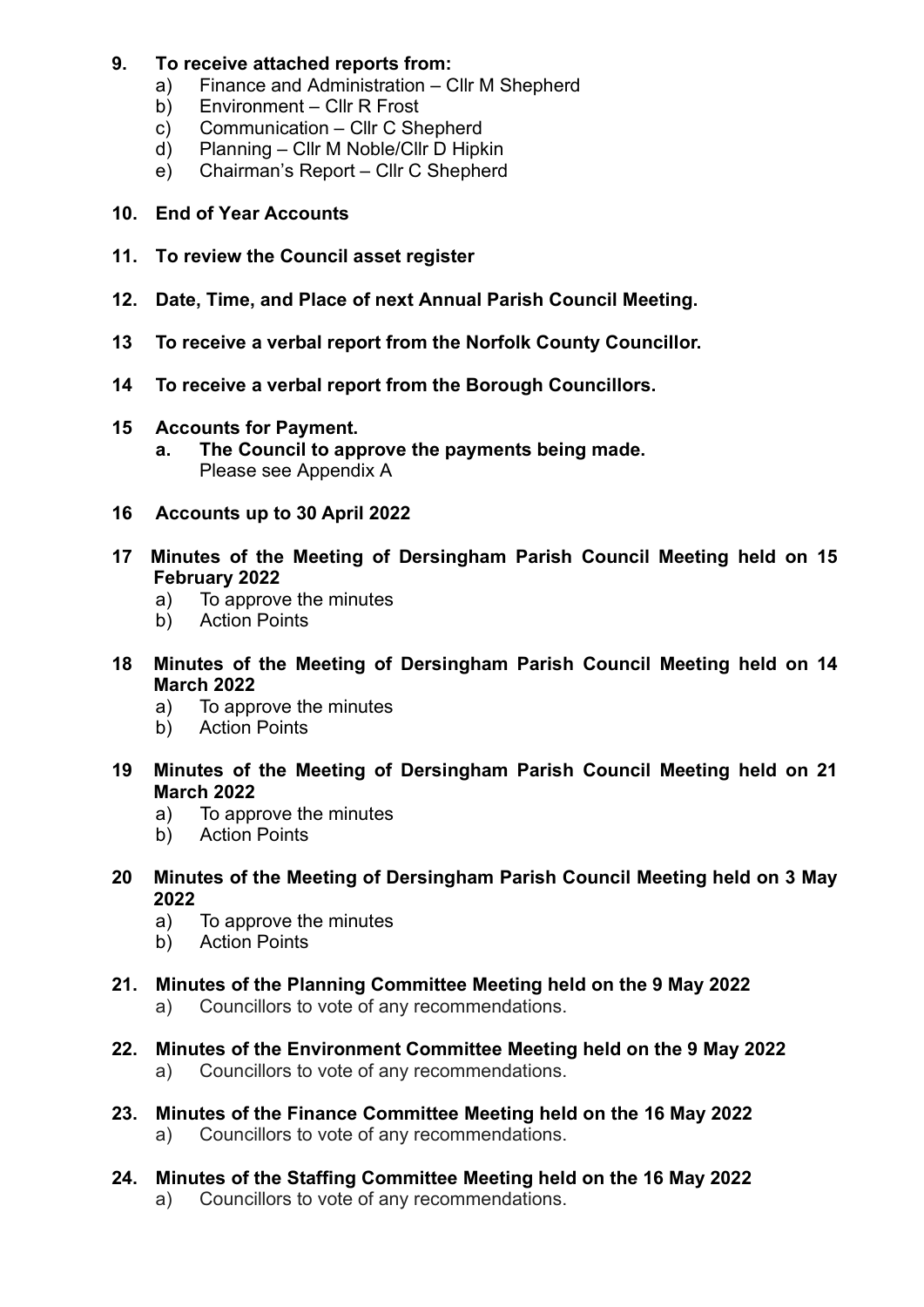- 25. Agree to Sign the Streetlight Maintenance Contract for the Three Years.
- 26. Chairman's Report
- 27. Clerk's/ RFO Report
- 28. Queen's Platinum Jubilee
- 29 Applications and Determinations:

 All these applications can be viewed, and commented on, online at the Borough Council's planning portal online.west-norfolk.gov.uk/onlineapplications/

The Council to vote and make comment on the planning applications.

Applications:

- 22/00533/0M Outline Application: Creation of electric charging stations and commercial properties and improved access from the highway. Land West of A149 Picnic Site, Dersingham Bypass, Dersingham
- 22/00733/F Application for Proposed 2-storey side extension, single storey rear extension, garage conversion and various internal alterations at 38 Wallace Twite Way Dersingham.
- 22/00836/F Application for Ground floor alterations and extension to rear at Mecklenburg House 92 Chapel Road Dersingham.

**Determinations** 

- 22/00344/F Application for Conservatory Extension at Talltrees 7 Centre Vale Dersingham. - Granted
- 22/00515/O OUTLINE APPLICATION SOME MATTERS RESERVED: Residential plot for single storey dwelling at Rear of 12 Woodside Close Dersingham Withdrawn.

### 30 Correspondence. The Council to note any correspondence received.

- 31. Items for inclusion on the next agenda.
- 32. Date & Place of next meeting. Parish Council Meeting Monday 27 June 2022 in the Garden Room of Dersingham Centre at 7.00pm.

Open the meeting to allow Public Participation

#### EXCLUSION OF THE PRESS AND PUBLIC

To consider passing the following resolution: "That by virtue of the provisions of Section 1 (2) of the Public Bodies (Admission to Meetings) Act 1960, the public be excluded during discussion of the following business on the grounds that publicity would be prejudicial to the public interest by reason of the confidential nature of the business to be transacted.